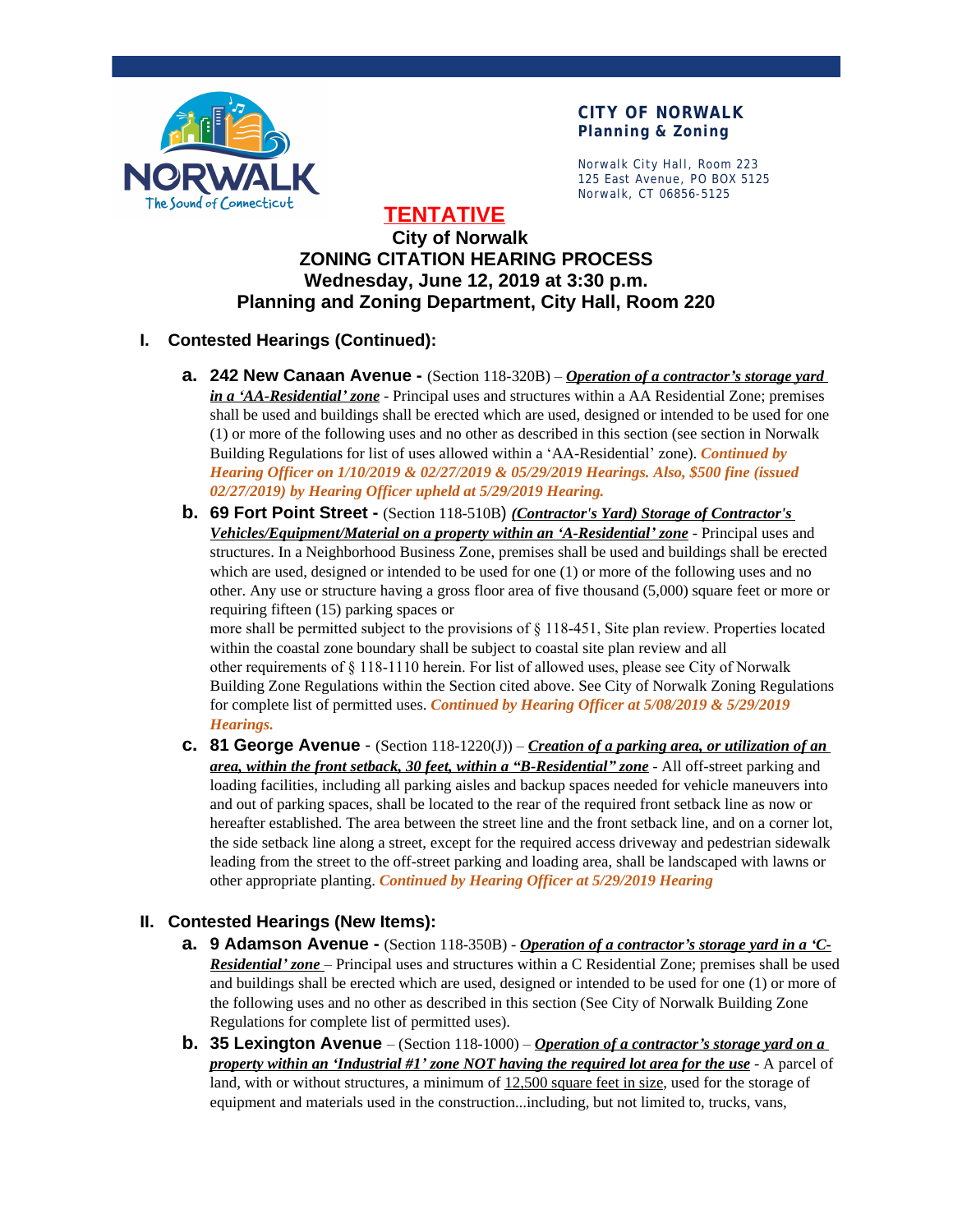

Norwalk City Hall, Room 223 125 East Avenue, PO BOX 5125 Norwalk, CT 06856-5125

bulldozers, backhoes and other similar equipment and/or stockpiles of construction materials, such as concrete, gravel, woodchips, logs, plant stock, masonry, plumbing orelectrical supplies, and other similar materials.

### **III. Uncontested Hearings (New Items):**

- **a. 104 Bouton Street –** (Section 118-340B(4)(e)) *Storage of a commercial vehicle(s) over a 1 ton rated capacity* - Storage of not more than one (1) commercial vehicle, as defined in Chapter 246, Section 14-1, of the Connecticut General Statutes, which does not exceed one-ton rated capacity AND (Section 118-1220J) - *Creation of parking within the front setback* - All off-street parking and loading facilities, including all parking aisles and backup spaces needed for vehicle maneuvers into and out of parking spaces, shall be located to the rear of the required front setback line as now or hereafter established. The area between the street line and the front setback line, and on a corner lot, the side setback line along a street, except for the required access driveway and pedestrian sidewalk leading from the street to the off-street parking and loading area, shall be landscaped with lawns or other appropriate planting.
- **b. 35 Woodward Avenue –** (Section 118-350B(4)(e)) *Storage of a commercial vehicle(s) over a 1-ton rated capacity* - Storage of not more than one (1) commercial vehicle, as defined in Chapter 246, Section 14-1, of the Connecticut General Statutes, which does not exceed one-ton rated capacity (Food Distribution Trailer/Truck) AND (Section 118-1220J) - *Creation of parking within the front setback* - All off-street parking and loading facilities, including all parking aisles and backup spaces needed for vehicle maneuvers into and out of parking spaces, shall be located to the rear of the required front setback line as now or hereafter established. The area between the street line and the front setback line, and on a corner lot, the side setback line along a street, except for the required access driveway and pedestrian sidewalk leading from the street to the off-street parking and loading area, shall be landscaped with lawns or other appropriate planting.
- **c. 21 Old Trolley Way –** (Section 118-1220J) *Creation of parking within the front setback* All off-street parking and loading facilities, including all parking aisles and backup spaces needed for vehicle maneuvers into and out of parking spaces, shall be located to the rear of the required front setback line as now or hereafter established. The area between the street line and the front setback line, and on a corner lot, the side setback line along a street, except for the required access driveway and pedestrian sidewalk leading from the street to the off-street parking and loading area, shall be landscaped with lawns or other appropriate planting.

## **IV. Uncontested Hearings (Continued):**

**a. 127 Main Street** - (Section 118-522(B)) - *Operation of a contractor's storage yard (storage of contractor's material, vehicles, and/or equipment)on a property located in a 'Business #2' zone* - Principal uses and structures within a Business No. 2 Zone, premises shall be used and buildings shall be erected which are used, designed or intended to be used for one (1) or more of the following uses and no other as described in this section ((See Section within Norwalk Building Zone Regulations for list of uses). *Continued by Hearing Officer on 1/24/2019 & 2/27/2019 & 3/27/2019 & 4/18/2019 & 5/29/2019 Hearings.*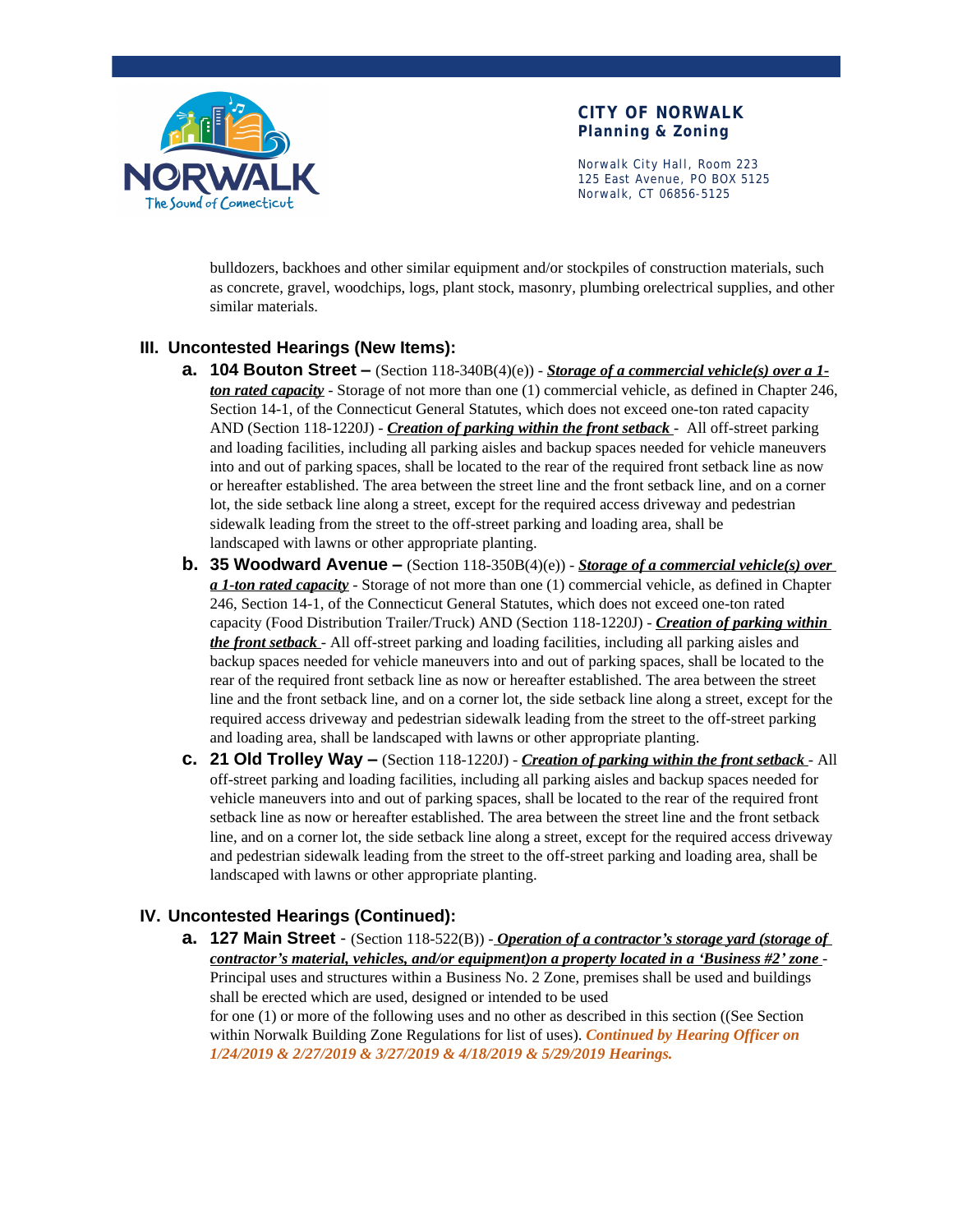

Norwalk City Hall, Room 223 125 East Avenue, PO BOX 5125 Norwalk, CT 06856-5125

#### **b. 48 High Street** - (Section 118-510B) – *Creation of a Contractor's Storage Yard*

*(Vehicles/Equipment/Material) on a property within a "Neighborhood Business" zone* - Principal uses and structures. In a Neighborhood Business Zone, premises shall be used and buildings shall be erected which are used, designed or intended to be used for one (1) or more of the following uses and no other. Any use or structure having a gross floor area of five thousand (5,000) square feet or more or requiring fifteen (15) parking spaces or more

shall be permitted subject to the provisions of § 118-451, Site plan review. Properties located within the coastal zone boundary shall be subject to coastal site plan review and all

other requirements of § 118-1110 herein. *Continued by Hearing Officer at 5/29/2019 Hearing.* **c. 2 Tito Court** - (Section 118-510B) – *Creation of a Contractor's Storage Yard* 

*(Vehicles/Equipment/Material) on a property within a "Neighborhood Business" zone* - Principal uses and structures. In a Neighborhood Business Zone, premises shall be used and buildings shall be erected which are used, designed or intended to be used for one (1) or more of the following uses and no other. Any use or structure having a gross floor area of five thousand (5,000) square feet or more or requiring fifteen (15) parking spaces or more

shall be permitted subject to the provisions of § 118-451, Site plan review. Properties located within the coastal zone boundary shall be subject to coastal site plan review and all

other requirements of § 118-1110 herein. *Continued by Hearing Officer at 5/29/2019 Hearing.*

- **d. 51 East Avenue** (Section 118-1420E) *Occupying land or a space, without a zoning application or in contravention of a zoning application* -It shall be unlawful to construct or alter any building or structure, or any part thereof, until the *application* and plans herein required shall have been approved by the Zoning Inspector and a written zoning approval issued. The Zoning Inspector shall approve or reject any application or plan or amendment thereto filed with him within a reasonable time provided that no zoning violation exists on the property and, if approved, shall promptly issue a zoning approval therefor **AND** (Section 188-1420F) – *Occupying a land, or space, without a zoning approval, or in contravention of a zoning approval* - The Zoning Inspector may issue a *zoning approval* for the construction of part of a building or structure when plans and detailed statements have been presented for the same, before the complete plans and detailed statements of said building or structure have been submitted or approved **AND** (118-1420G) – *Occupation of a land, or space, without a Certificate of Zoning Compliance, or in contravention of an issued Certificate of Zoning Compliance* - No land shall be occupied or used and no building hereafter erected or altered shall be occupied or used in whole or in part for any purpose whatsoever, except for the alteration of or addition to a dwelling, until a *certificate of zoning compliance* shall have been issued by the Zoning Inspector stating that the premises or building complies with all the provisions of these regulations. *Continued by Hearing Officer at 4/18/2019 Hearing*
- **e. 279 Newtown Avenue**  (Section 118-330(B)(4)(k)) *Placement of more than one shipping container on a residential property within an 'A-Residential' zone, without an active and valid building permit, for longer than one month in a calendar year* – Portable storage container, other than those used during construction for which a valid Building permit has been issued, shall be permitted for a maximum period of one (1) month in any calendar year and limited to one (1) such container placed on an individual property at any one time and such container shall not exceed eight (8) feet in height or one hundred and sixty (160)

square feet in size. *Hearing Officer Continued on 03/27/2019 and on 04/28/2019 Hearings.*